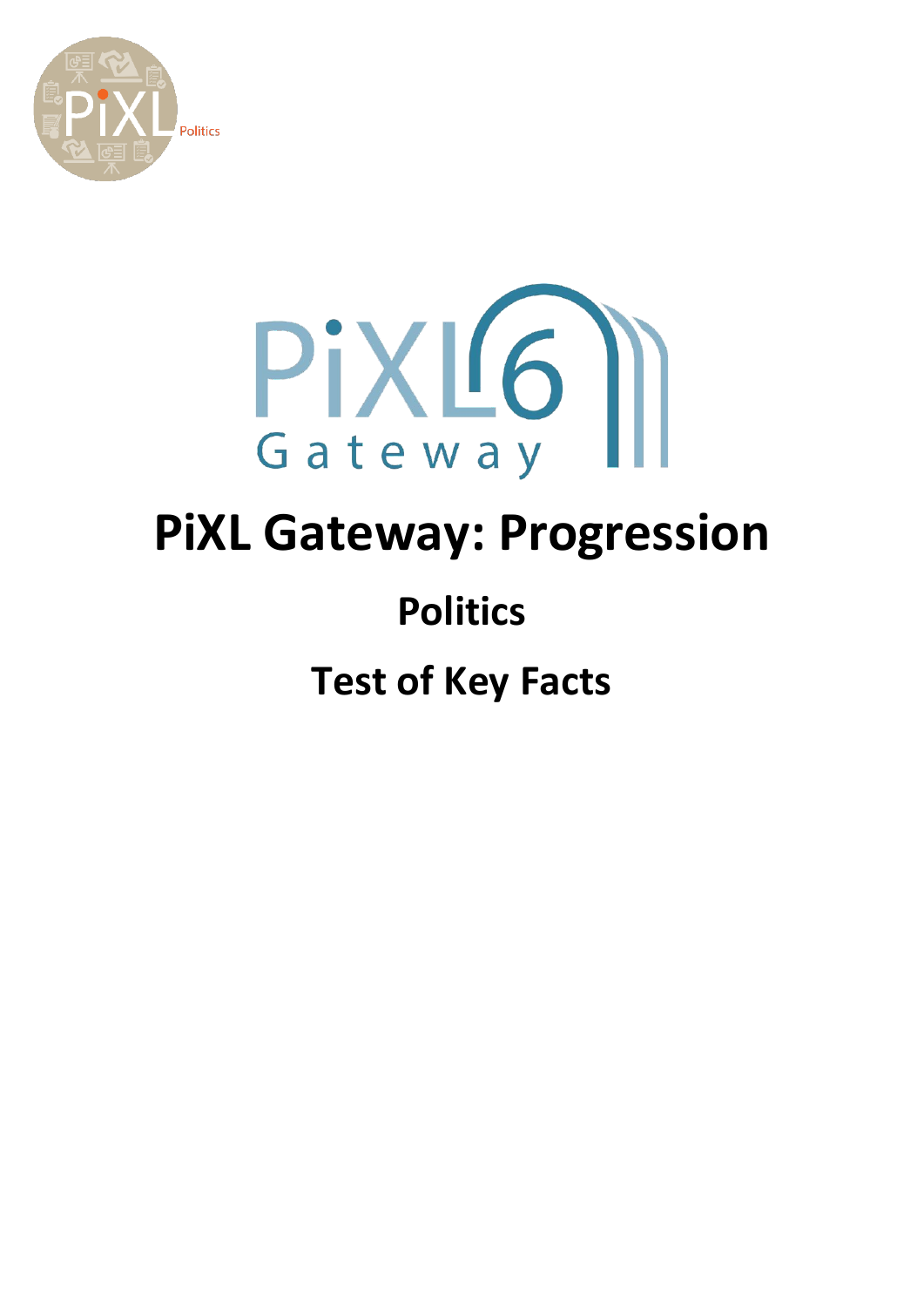## 10 key facts to learn for the start of the course

| 1. | Name the party leader:                                                                       |
|----|----------------------------------------------------------------------------------------------|
|    |                                                                                              |
|    |                                                                                              |
|    |                                                                                              |
|    |                                                                                              |
|    |                                                                                              |
|    |                                                                                              |
|    |                                                                                              |
|    |                                                                                              |
|    |                                                                                              |
| 2. | In the 2016 EU referendum, Leave gained % of votes compared to Remain's %.                   |
|    |                                                                                              |
| 3. |                                                                                              |
|    | on a petition for a public vote on a proposed new law. These are similar to a referendum but |
|    |                                                                                              |
|    |                                                                                              |
|    |                                                                                              |
| 4. | In the 2017 general election the Conservatives won % of seats with % of the votes.           |
|    |                                                                                              |
| 5. | In the 2017 general election the Liberal Democrats gained % of seats with % of the           |
|    | votes.                                                                                       |
|    |                                                                                              |

- 6. Turnout in the 2017 general election (at …..…..%) was the highest in …..….. years.
- 7. For every ten years older a voter was, their chance of voting Tory in 2017 increased by around …..….. points and the chance of them voting Labour decreased by …..….. points. The tipping point, that is the age at which a voter was more likely to have voted Conservative than Labour, was …..…...